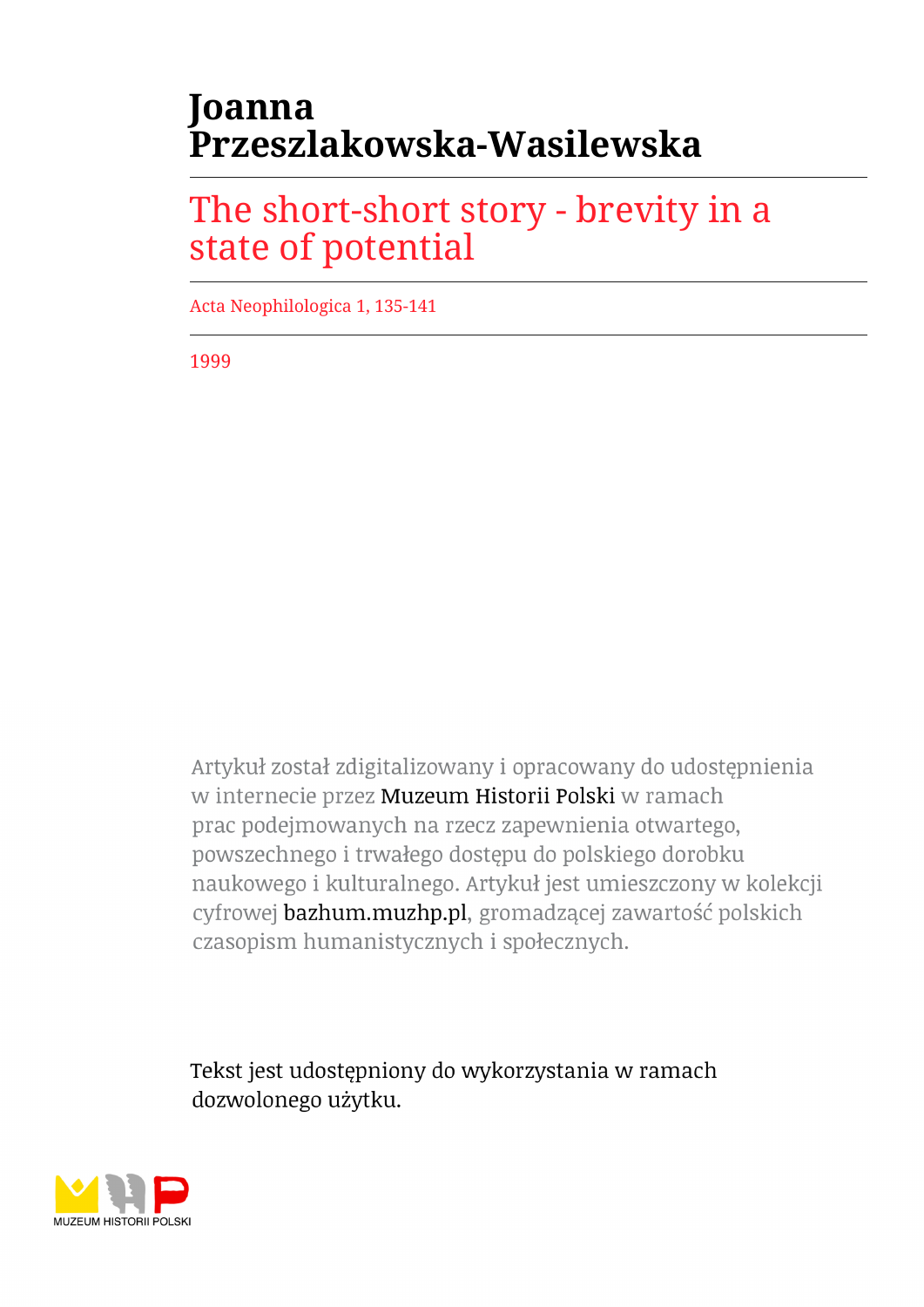Joanna Przeszlakowska-Wasilewska Katedra Filologii Angielskiej UWM w Olsztynie

## **THE SHORT-SHORT STORY - BREVITY IN A STATE OF POTENTIAL**

The so-called general (average) reading public usually associates novels with dull and time-consuming school readings, or at their best, with quickly "swollen" romances and crime fiction. Also, an average representative of the reading public believes that writing a novel requires from an author dead seriousness and an ability to create long and complicated sentences saturated with sophisticated and thus not easily comprehensible vocabulary. To a great extent, readers' respect but not necessarily their warm feelings towards the novel are connected with its length. The assumptions that "length is synonymous with profundity" and "most literature must be large"<sup>1</sup> have been handed from generation to generation in the same manner as, for instance, the tradition of social divisions.

As a matter of fact, class systems established by societies have always had a strong influence upon the development of some hierarchy in literature. The novel was rather promoted by the upper classes, and consequently began to be considered as upper class in the "society of literary genres"<sup>2</sup>. According to Suzanne Ferguson, class strata in literature undergo similar changes to those taking place in societies of people - "classes reorganize themselves, accept new members, and cast old members into the dustbin"3. Within one of such numerous reorganizations among literary genres, the short story had to overcome a lot of obstacles on its way to success, and first of all, to social approval and sincere interest. A great many of those obstacles

**<sup>1</sup> Charles Baxter,** *Introduction,* **in:** *Sudden Fiction International,* **eds. Robert Shapard, and James Thomas (New York: W. W. Norton & Company, 1989), p. 19.**

<sup>&</sup>lt;sup>2</sup> Suzanne Ferguson, *The Rise of the Short Story in the Hierarchy of Genres*, in: *Short Story Theory At a Crossroads,* **eds. Suzanne Lohafer, and Jo Ellyn Clarey (Baton Rouge and London: Louisiana State University Press, 1989), p. 176.**

**<sup>3</sup> Ibidem.**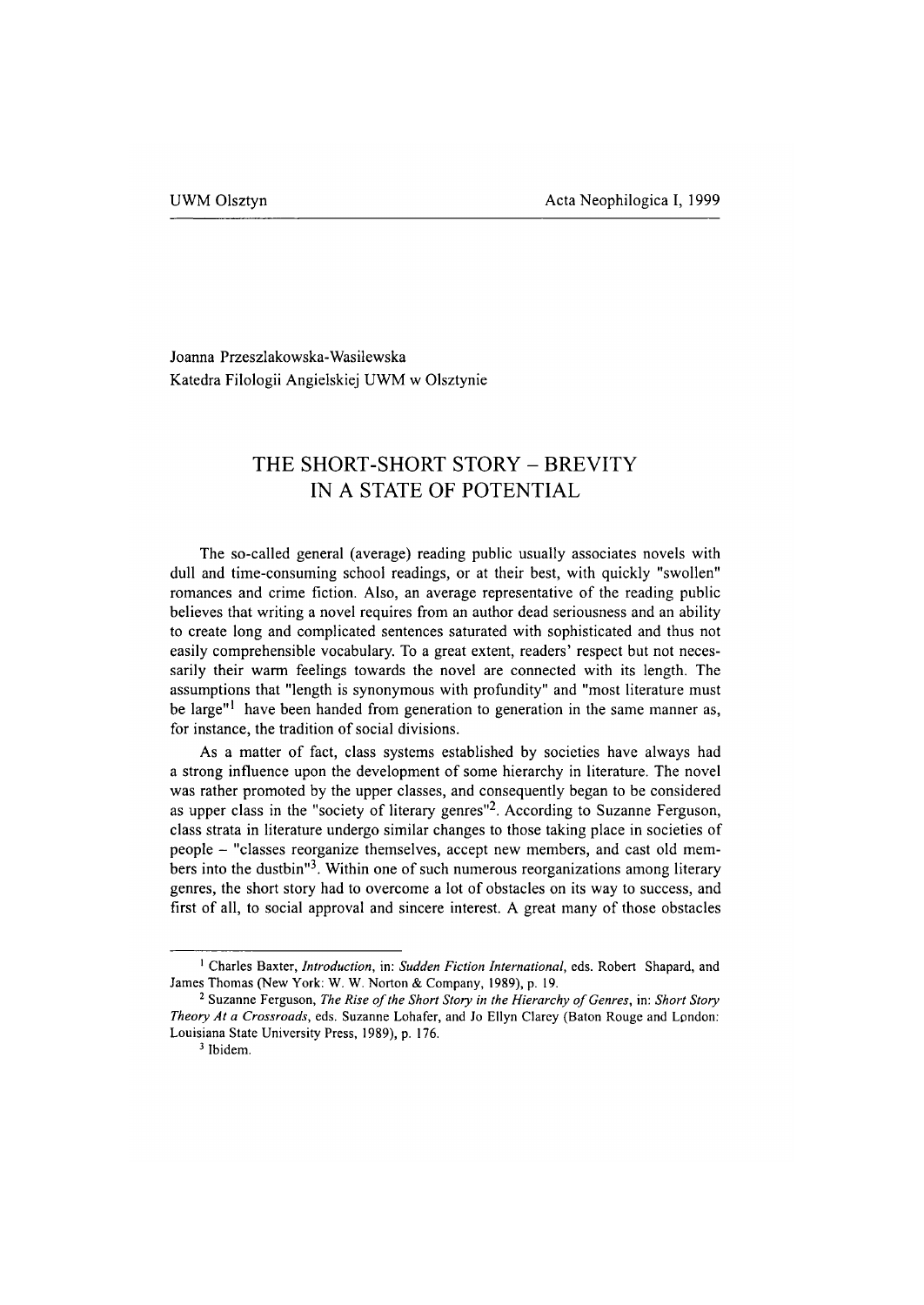could definitely be ascribed to the short story's length, or "magnitude". "[L]ike the lyric poem, it tended] to be regarded as less serious and important than a longer work. A small work of art obviously [could not] reflect as much glory on its patron as a large and imposing one"4 as for example the novel. Suzanne Ferguson in her essay *The Rise of the Short Story in the Hierarchy of Genres* pays attention to another factor which used to in the past and still does now effect negatively the prestige of the short story. It is the short story's economics which are more complex than those of the novel's. "Like short poems, short stories must be printed with something else to make their circulation profitable. What they come with  $-$  other stories or other kind of printed material  $-$  may distract readers from perceiving them as discrete works of art"5.

In the United States that marketing rule concerning short stories was discovered shortly after the end of the American War of Independence. At that time, due to the lack of copyright control, the American book-market was swarming with easily available and cheap works (mainly novels) of English writers. As a result, local authors could not get their writings published quickly and in the form of individual volumes. Therefore, "the American periodical magazine form, the perfect vehicle for short fiction, arose in part to provide a means for American writers to publish their work"6.

At the end of the nineteenth century, W. D. Howells in his collection of essays *Criticism and Fiction* acknowledges the popularity of the short story in the United States, and claims that the development of the form results from the success of American magazines. Howell's statement that "[i]t might be argued from the national hurry and impatience that [the short story] was a literary form peculiarly adapted to the American temperament"7 shows that the form's somehow economically forced alliance with the press turned out extremely fruitful. The author's above quoted opinion also emphasizes another very significant factor which has always been present in the process of the short story's rise in the hierarchy of genres. *The national hurry and impatience appears* to play a powerful and at the same time universal role as it can be interpreted both in terms of the result as well as of the reason.

In America, the beginnings of the press were, as in Europe, connected with the development of industry, but perhaps more than anywhere else, with politics (elections, the War of Independence), propaganda and competition. In the newly-proclaimed country competition was marked with hurry and impatience to keep up with other nations in the sphere of politics, economy and the arts. The young nation

**<sup>4</sup> Ibidem.**

**<sup>5</sup> Ibidem, p. 178.**

**<sup>6</sup> W. D. Howells,** *Criticism and Fiction,* **in: Charles E. May,** *The Short Story* **-** *The Reality of Artifice*, (New York: Fine Publishers, 1995), p. 111.

**<sup>7</sup> Ibidem, p. 11.**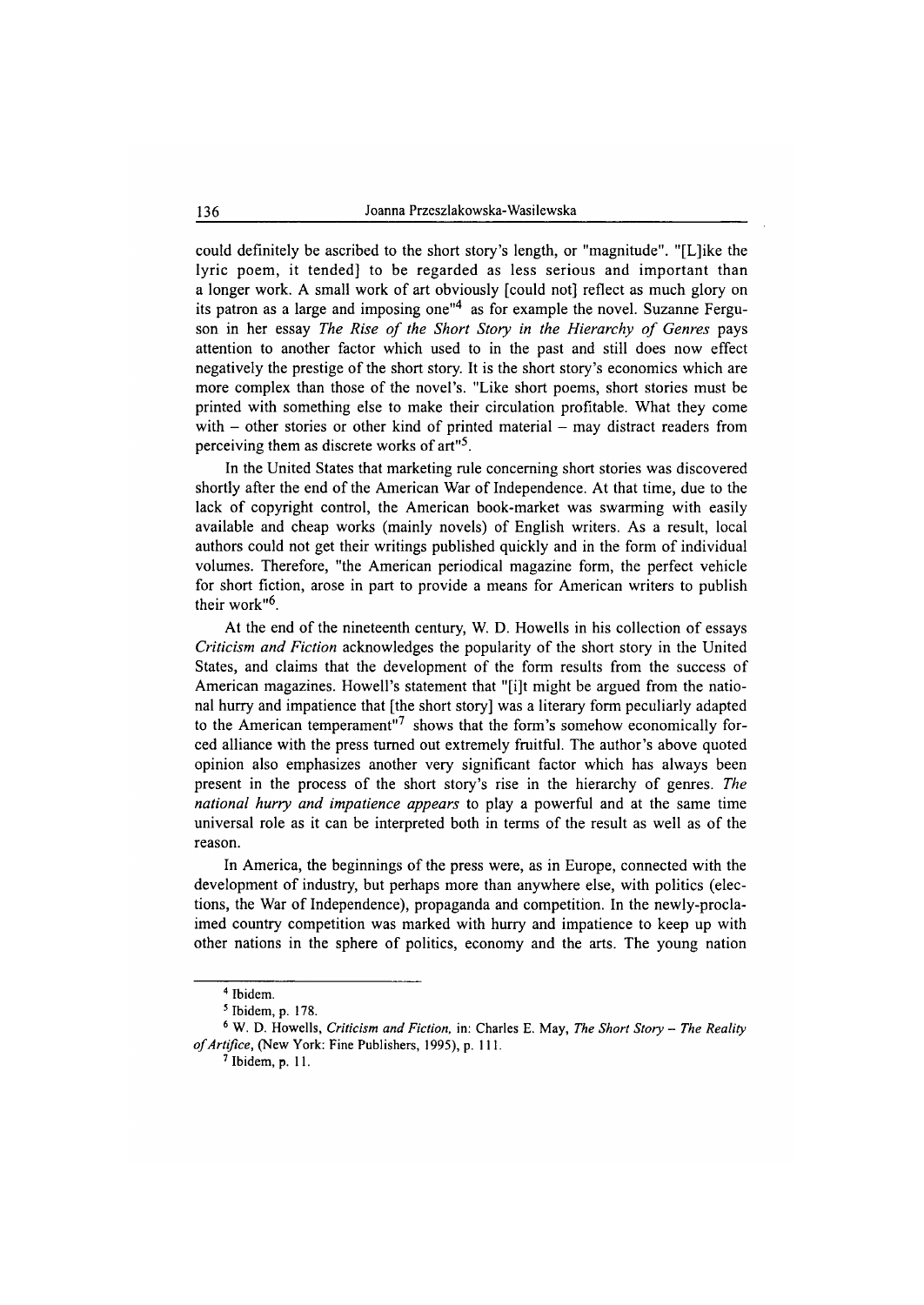hurried to win new, still wild, tracts of land, to establish new states, build cities, and generally more and more time and human resources had to be devoted to work, not to leisure. Entertainment was gradually restricted to Sunday and Saturday night. During the week working/middle classes could not absorb large pieces of it at a time, that's why leisure activities such as reading, had to be somehow apportioned. Fun and serious bits of information and entertainment were provided by the growing numbers of newspapers and magazines, easily available and thus adapted to the needs of those having no business time to lose. The short story form turned out, thanks to its brevity, a fine "portion" of text that was likely to be read as a whole. There was the "factor of hurry and impatience" functioning as, in the first place, a consequence of a fast developing economy and then as the reason that led to forming "the American temperament" which, in turn, made that economy develop even faster. In the course of time, however, it's been harder and harder to specify whether it is economy/technology or the human factor  $-$  readers' temperament, personality and needs that decide about the "social" position of the short story and other genres in literature. Those two elements seem to gradually be becoming a more and more compact and cyclic combination.

What has come out of such a combination during the last twenty years and especially in economically advanced societies is that "the trend [...] in all things is toward the snack  $-$  eat less and eat more often<sup> $n$ 8</sup>. On the part of the short story a response to the "times that are a'changmg" was and still is shrinking. Analyzing pieces of short fiction created in the second half of the twentieth century and those written one hundred years ago, a novelist and poet, Alan Broughton came to the conclusion that the "paragraph in our times has shrunk to an average three or four short sentences<sup>9</sup> a whole short story takes only from one to four or five pages. The shrinking process, or the tendency towards the snack is explained as a phenomenon having its roots in inability to concentrate on anything for longer periods of time – or in other words - what is blamed are fractured attention spans. Publishers promoting those "shrunk" or very short stories realize that this kind of fiction is produced by and directed to "channel hoppers [who] read a few sentences in a story, get a cup of coffee, read a few more, pick up the latest issue of USA Today, read a paragraph further down the page, call someone on their cellular phones" $10$ , or to those who just want to read something while on a bus or during a lunch break.

Some literary critics and editors see differences between very short pieces of fiction, and try to accordingly group them into categories. For instance, James Thomas and Tom Hazuka, introduced two terms which differentiate very short stories on the basis of the word limit. The term "sudden fiction" refers to stories

**<sup>8</sup> Alan T. Broughton,** *How Short is Short!,* **in:** *The Writer,* **vol. 106, no. 3 (March 1993), p. 15.**

**<sup>9</sup> Ibidem.**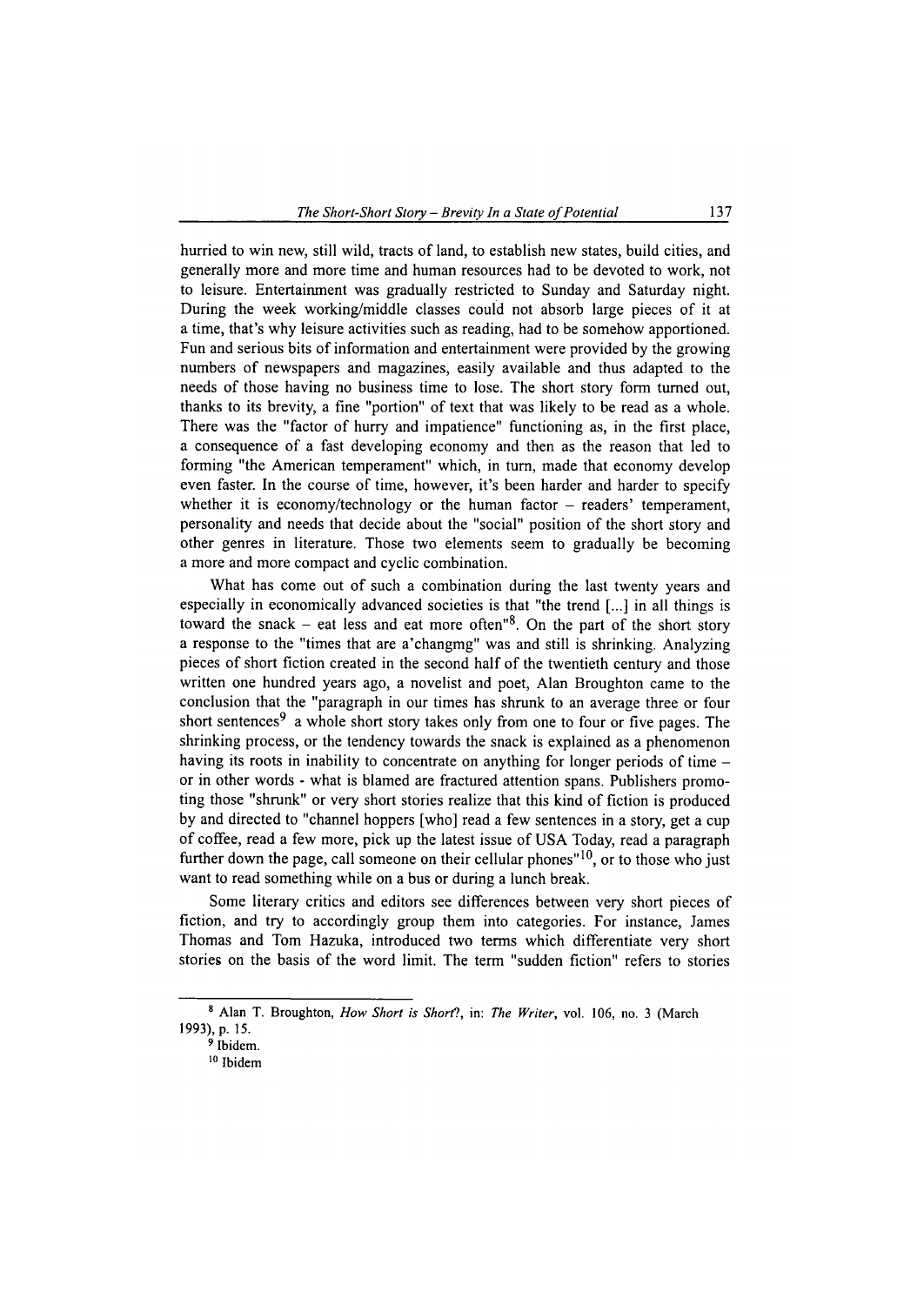consisting of approximately 1750 words while the term "flash fiction" describes texts of about only 750 words. The labels "twister" and "snappers" suit the stories with a surprise ending. The names "quick fiction", "micro fiction", "postcard fiction" and "short-shorts" stress the stories' size/shortness. The expression "tiny kingdoms" suggests the richness of experience expressed within so small space.

Yet, very short pieces of fiction, particularly those which can be read without even turning a page ("flash fiction", "flashes') are viewed rather as dangerous "signs of cultural decadence' and 'bonbons for lazy readers"11 brought up on television and comic strips. Short-shorts, in their opponent' opinion, discourage readers from making intellectual effort and consequently prevent them from widening their already shrunk attention spans.

In the introduction to an anthology of very short stories *Sudden Fiction International,* Charles Baxter claims that "talking about the short attention span is a form of blaming-the-reader"<sup>12</sup>, and provides examples of such respected literary genres as sonnets and haikus whose authors and admirers are not criticized for duration of their attention. Since what really counts in the processes of reading and writing very short fiction is not the length of one's attention but its quality. Although it may sound paradoxical in the case of extremely short texts, their readers (serious ones) spend more time reading them than for example novels. Suprisingly slow reading and comprehension of short short stories comes from the fact that authors are much more careful and artful about each sentence, phrase and word and at the same time build a clear, logical structure consisting of a beginning, middle and end - just like in traditional longer stories. Writers who practice short-shorts believe that "[bjrevity in a story is an art of including appropriate silence" and creating some "intelligent intensity"13. Therefore, the modem short story is claimed to require a "great deal of personal investment (sophisticated training)<sup>"14</sup> on the part of the reader to truly understand, appreciate and enjoy very short pieces of literature. The effort very often necessary to "decode" meanings hidden in individual words discourages those readers who still associate brevity with instantaneous and above all, easy entertainment, and just put aside texts the reading of which takes more time than they expected. To make matters worse, periodicals and newspapers which in the past became so helpful a medium in promoting the short story  $-$  a commercially pioneering literary form  $-$  nowadays frequently show reserve and distrust towards the

**<sup>11</sup> Baxter, op. cit., p. 23.**

**<sup>15</sup> James Thomas,** *Introduction,* **in:** *Flash Fiction, Very Short Stories,* **(New York and London: W.W. Norton & Company, 1992), p. 13.**

**<sup>12</sup> Ibidem.**

**<sup>13</sup> Broughton, op. cit., p. 15.**

<sup>&</sup>lt;sup>14</sup> William O'Rourke, *Morphological Metaphors for the Short Story: Matters of Production, Reproduction, and Consumption,* **in:** *Short Story Theory At a Crossroads,* **eds. Suzanne Lohafer, and Jo Ellyn Clarey (Baton Rouge and London: Louisiana State University Press, 1989), p. 203.**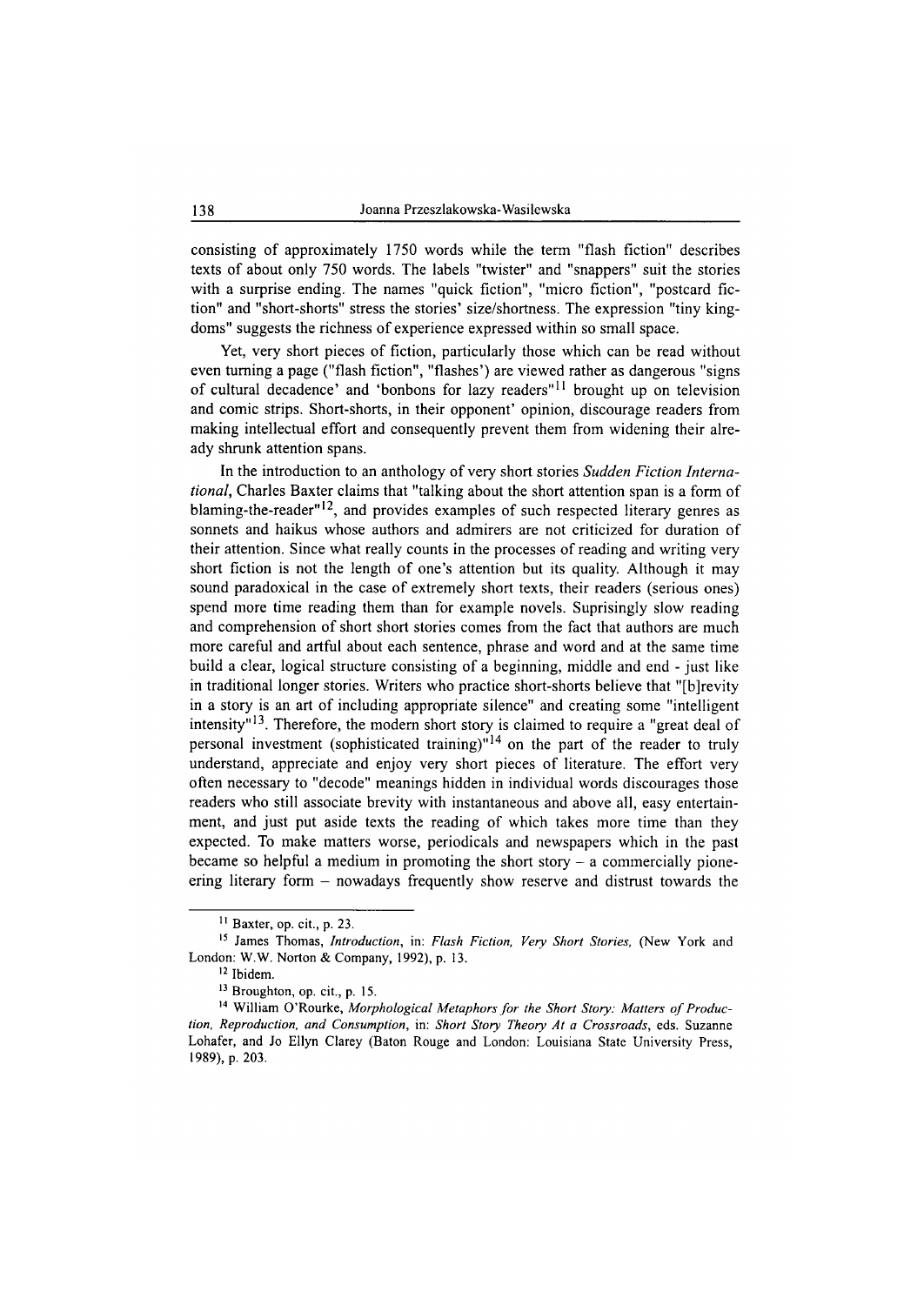short-shorts. According to James Thomas, an editor, in the seventies  $-$  when the spirit of literary experimentation evoked a decade earlier still prevailed  $-$  "it was most unusual to come across a story under five pages in the respected magazines and literary journals of the country [...] since editors were declining to publish very short fictions, considering them 'slight', if not whimsical<sup>"15</sup>.

The similar difficulties connected with promotion and appreciation were experienced by the New Journalism in the sixties. Like very short fiction, it fought to be treated not as a sub-category or a minor literary form. New journalistic works as well as unusually short stories were first rejected by generally nationwide known periodicals. Short-shorts now have a reputation of a controversial novelty formerly ascribed to texts written in the manner of the New Journalism. Both forms can be viewed as perfect and to some point spontaneous responses to the realities of the time in which they emerged. The New Journalism's rise was claimed a new and more effective means to convey the "apocalyptic" mood of the deep and unexpected political and cultural phenomena taking place in America (e. g. the Vietnam War, the civil rights movement, the drug culture, assassinations of political and social leaders). Very short stories are a product of an imagination formed not only by politics, social changes, development of technology, and natural calamities but perhaps, primarily, by the increasing tempo in which they are all happening. Shortshorts/flashes/quick and sudden fiction is also perceived as a symptom of a "feeling of information sickness, data-nausea, of being surrounded by information at every moment"<sup>16</sup>.

The major advocate of the new journalistic trend, Tom Wolfe, resembles, in his active and uncompromising attitude, E. A. Poe who as a "publicist and practitioner of a new form [the short story]" struggled "to stake out unclaimed theoretical territory for it". Both Poe and Wolfe "sought justifications of their respective forms in order to make them fashionable and profitable"17. So far, supporters and adversaries of very short stories have succeeded in making them fashionable and controversial the form is analyzed in terms of its origin, the most suitable terminology, human perception and attention span as well as its present and future status in literature. Besides, the fact that such conveniently brief texts are mostly "produced and consumed by those whose time is valued"<sup>18</sup> does not account for their popularity with a majority of readers. As to being profitable, the form is definitely bringing money to small (also academic) presses and journals which address their publications to that narrower but culturally influential and opinion-forming section of the reading public.

**<sup>15</sup> James Thomas,** *Introduction,* **in:** *Flash Fiction, Very Short Stories,* **(New York and London: W.W. Norton & Company, 1992), p. 13.**

**<sup>16</sup> Baxter, op. cit., p. 199.**

**<sup>17</sup> O'Rourke, op. cit., p. 199.**

**<sup>18</sup> Ibidem, p. 203.**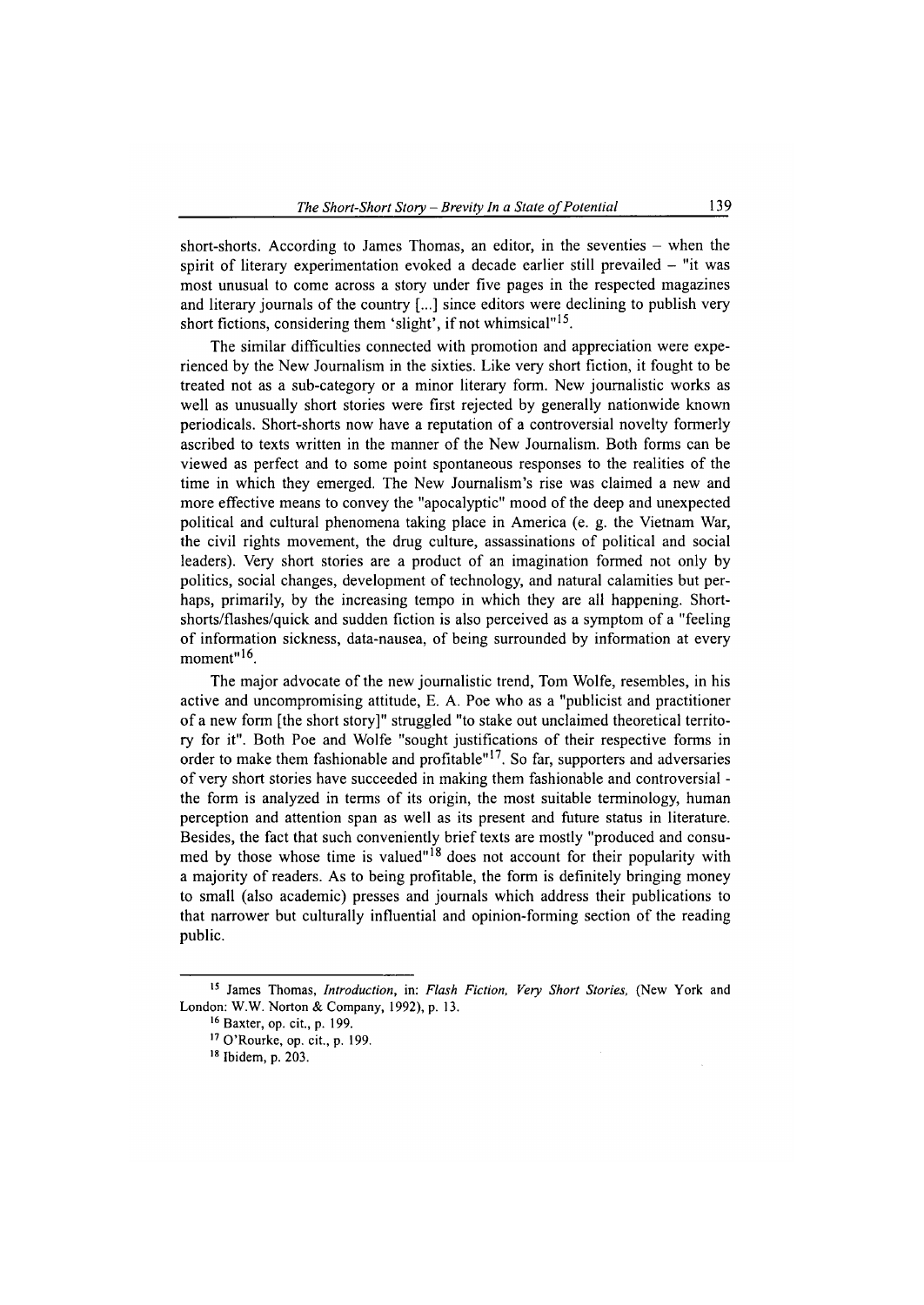At the end of the 1990s some of those engaged in defending and promoting very short stories (for example James Thomas, Robert Shapard and Tom Hazuka) optimistically and hopefully observe that short-shorts "appear not only in anthologies but more and more regularly in larger numbers of larger-circulation magazines"<sup>19</sup> in the United States. Others believe that the chance for very short fiction to spread and prosper will be gradually and constantly increasing "as the demands on pages once allocated for fiction grow, a writer's ability to use this demanding but space-saving story form can be a marketing advantage  $120$ .

Actually, in recent years the exceptional shortness of the short-short story has made it somehow less dependent upon the requirements imposed by periodicals and publishers. Very brief stories, unlike multi-page texts, are perfectly suitable to be read on a computer screen. Moreover, their authors, by using the Internet, can radically reduce the period of time they usually have to await for their works to be made available to the public.

The development of the short-short story form does not, by any means, reflect an exclusively American experience but rather the world's rush towards the coming century. The anthology *Sudden Fiction International* is a piece of evidence that very short fiction is a cross-cultural, universal phenomenon, and that's why it should be treated more seriously by literary critics, publishers, school syllabuses, and readers. Next to the texts written in the United States (by e.g. Raymond Carver, Joyce Carol Oates, Stuart Dybek, Richard Brautigan) one can find in the anthology stories from South America (Argentina, Brazil, Guatemala), Asia (China, Japan), Africa, Australia, and various regions of Europe - from Wales through the former Soviet Union to Cyprus. Poland is represented by Sławomir Mrożek's not so recent story *Słoń (The Elephant).* Yet, the global tendency towards brevity has been confirmed by the latest (1997) work of Czeslaw Milosz. The author, undoubtedly effected by the "fragmentary and cinematic nature of our modem culture"21 made his *Piesek przydrożny (The Roadside Dog)* a collection and combination of short forms. He confessed that he enjoyed, like most readers nowadays, opening a book and reading just one page. *The Roadside Dog* appears, then, another literary response to the changes taking place in the perception of man shaped by the fast-moving pace of life, more technologically advanced production, intensified consumption and ruthless competition which has also reached Central and Eastern Europe. The very title of Milosz's stories may become the next accurate defining term, placed alongside "micro fiction", "blasters", "short-shorts" etc., referring to the new literary genre of very short fiction.

**<sup>19</sup> Robert Shapard, James Thomas,** *A Note From the Editors,* **in:** *Sudden Fiction (Continued),* **eds. Robert Shapard, and James Thomas (New York and London: W.W. Norton & Company, 1996), p. 12.**

<sup>&</sup>lt;sup>20</sup> Marian Bates, *Point of View In the Short-Short Story*, in: *The Writer*, vol. 106, no. 9 **(September 1993), p. 19.**

**<sup>21</sup> Lisa Meyers,** *Tiny Kingdoms,* **in:** *The Los Angeles Times,* **Books (September 1996).**